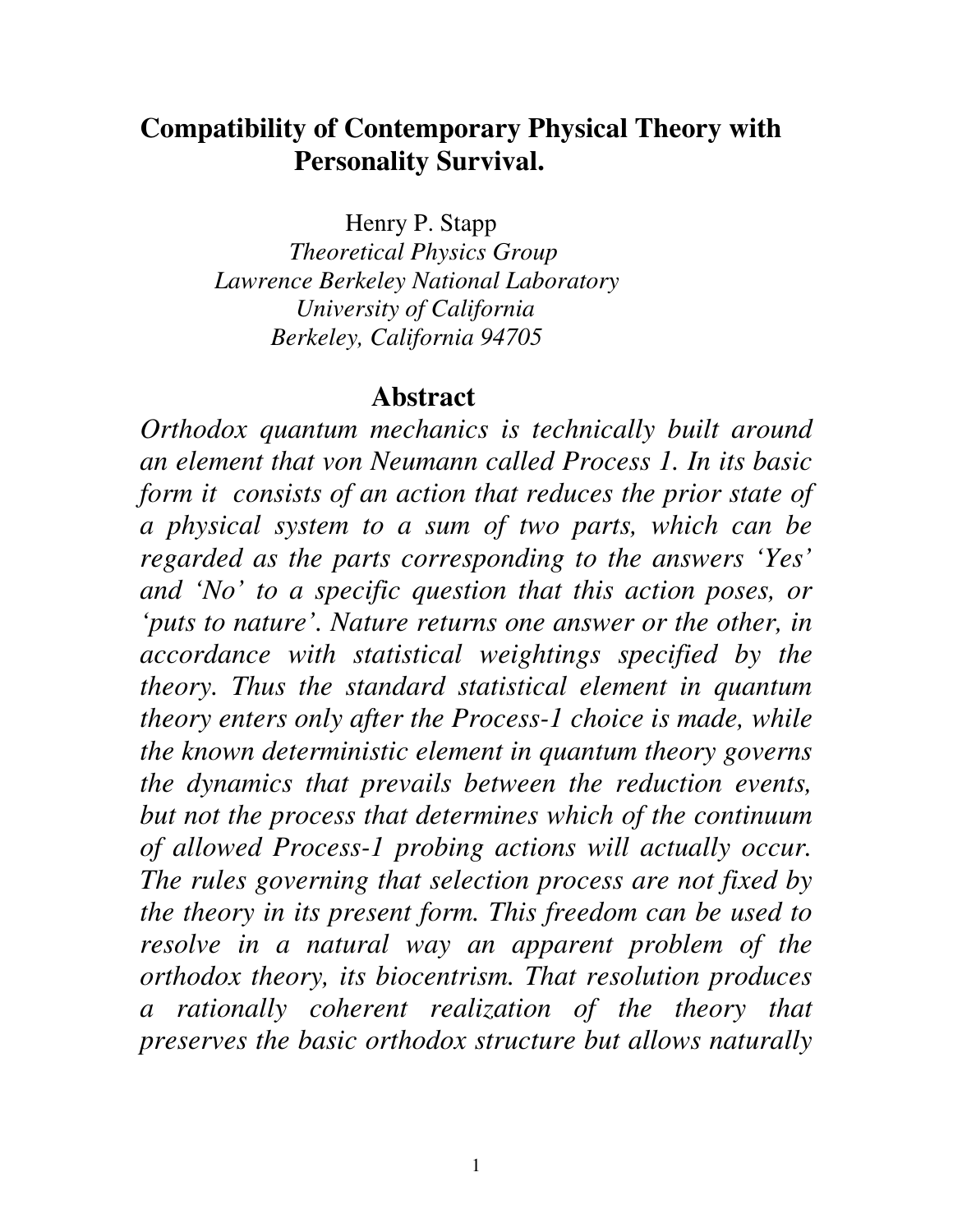*for the possibility that human personality may survive bodily death.* 

# **Introduction**

Reports of evidence for survival of personality after bodily death have long been viewed with great skepticism by most of the scientific community, including this author. But, in contrast to the doubters who refused to look through Galileo's telescope, I have, in spite of my skepticism, perused certain documentations of such claims that have been brought insistently to my attention by scientists judged by me to be intelligent, critical, and soberminded.

One such document was particularly arresting. It is the book *Irreducible Mind,* written by Edward and Emily Kelly and several other scientists personally known to me. While insufficient to quell my life-long doubts, this account has rendered reasonable the task of examining whether the phenomena in question, if *assumed* to be veridical, could be reconciled with contemporary physical theory in a natural and reasonable way.

The very term "contemporary physical theory" raises a problem. It means, above all, quantum mechanics. But "quantum mechanics" is understood in diverse ways even by highly respected scientists, and in a vast array of disparate ways by many others. Within this grand collection of putative interpretations there would undoubtedly be no difficulty in finding some outlandish conception of quantum mechanics that would accommodate even the wildest of assumptions about the nature of reality.

On the other hand, there is one conservative and rationally coherent conception of quantum mechanics that in my opinion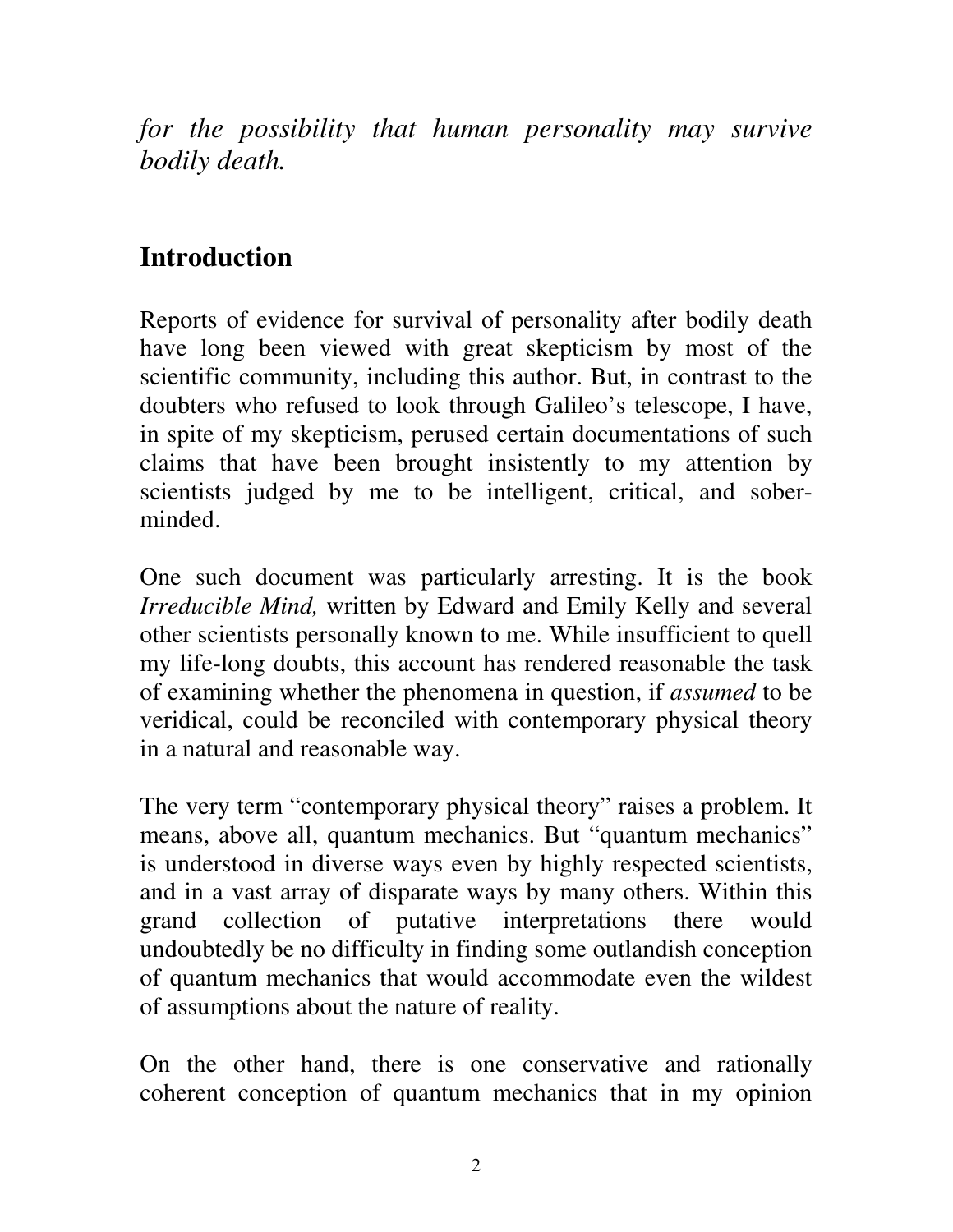stands out from all others. It is the one that I, following the lead of Eugene Wigner, call the "orthodox" interpretation. It is based primarily upon the development and formalization of the original Copenhagen version of quantum mechanics achieved by the logician and mathematician John von Neumann, fortified by the ontological ideas of Werner Heisenberg, by the mathematical contributions of Sin-itiro Tomonaga and Julian Schwinger, and by the philosophical and psychological insights of William James. I have described this 'orthodox' quantum theory at length in two books (Stapp 2007, 2009) and many papers (wwwphysics.lbl.gov/~stapp/stappfiles.html). It is therefore reasonably well defined, and is deeply rooted in solid mathematical works of extremely reputable scientists. There has been no hint in my previous descriptions (or conception) of this orthodox quantum mechanics of any notion of personality survival.

Orthodox quantum mechanics, like Copenhagen quantum mechanics, is based on the notion of 'reductions', or 'collapses', of the quantum state. Heisenberg introduced the Aristotelian concept of "potentia", and regarded the quantum mechanical state of a system to be not only a compendium of knowledge about what has happened in the past, but also a "potentia"---an objective tendency- --for this evolving quantum state to abruptly collapse to a reduced part of itself. These reductions are needed to keep cutting back the *otherwise expanding continuum* of possibilities created by the Schroedinger-equation-based temporal evolution of the quantum state to the part of itself that is compatible with our collective human experience.

The mathematical form of this reduction process was specified by von Neumann (1932). It has two logically distinct steps. The first was called by von Neumann "Process 1". It consists, in its most basic form, of a localized action upon the quantum state that can be regarded as posing a local question that can be answered either 'Yes' or 'No'. All localized aspects of the state that do not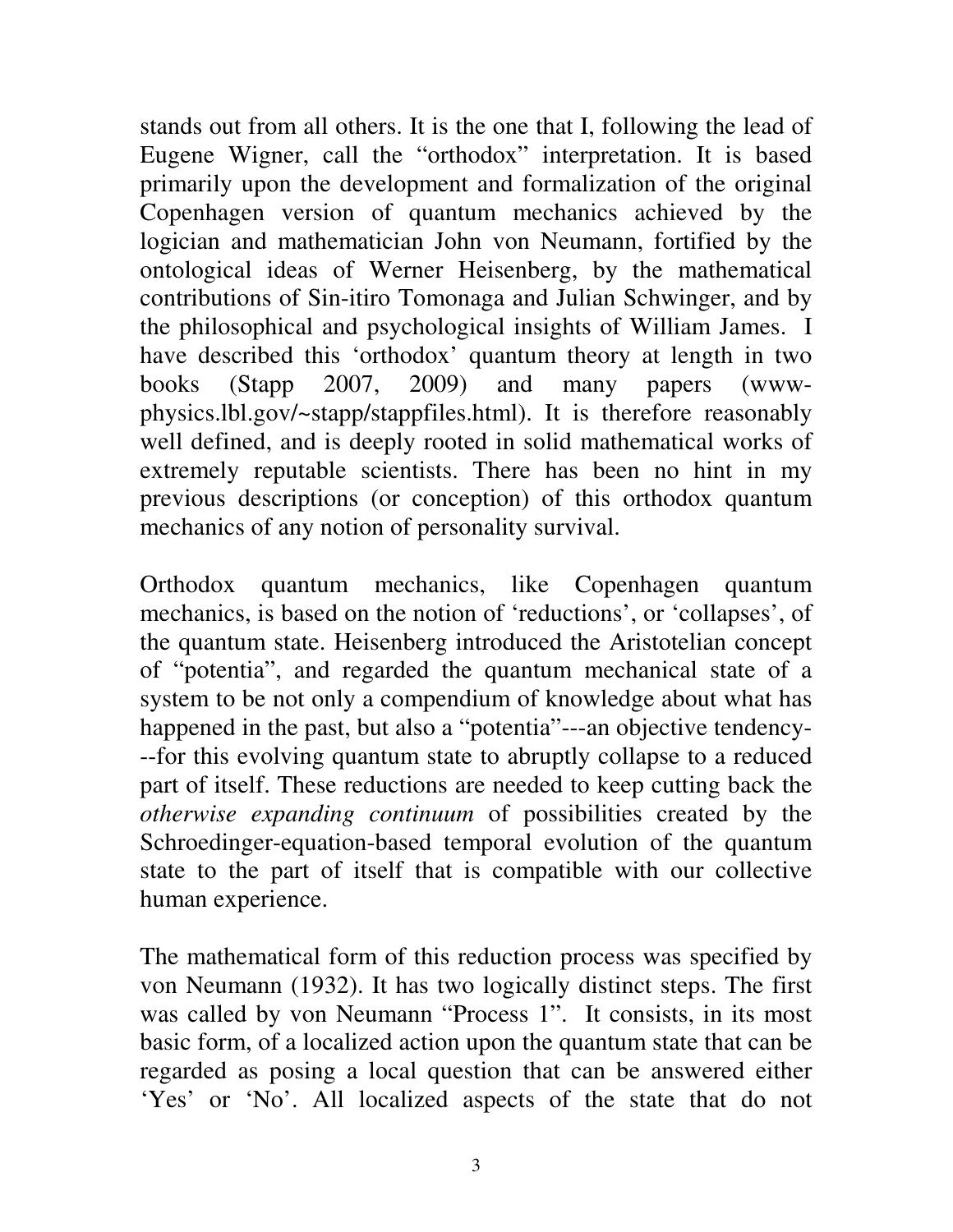correspond to either a definite 'Yes' or a definite 'No' are eliminated from the state by this Process 1 action, which is accompanied in principle by an associated increment of knowledge. Because the quantum state is represented by a (density) matrix, which has two sides, and because a definite 'Yes' requires a 'Yes' condition on both sides, and similarly for a definite 'No', the Process 1 action that reduces the state to a definite 'Yes' part plus a definite 'No' part is a nontrivial action: it eliminates the parts of the prior state that satisfy the 'Yes' condition on one side and the 'No' condition on the other side.

Once this clean separation is made, the second stage can proceed in an automatic and mathematically prescribed way. Definite statistical weights can be assigned to the two alternative possibilities. These weights are interpreted in terms of propensities ---objective tendencies---for these two events to occur. Massive empirical evidence supports this assignment of statistical weights: quantum mechanics works exceedingly well!

A key conceptual point is that the statistical element enters logically into the quantum dynamics *only after* the Process-1 choice of probing action has been made. Furthermore, the deterministic element of the quantum dynamics enters the dynamics only via the Schroedinger equation, which controls the evolution *between* the reduction events. The choice of the actually occurring Process-1 action is not specified, either deterministically or statistically, by any yet-known law or rule: it remains, *in this specific sense*, a "free choice". The origin and nature of this choice constitutes a huge causal gap in the orthodox theory, as it stands today. The form of the rules governing this choice is the one thing that needs to be specified in more detail in order to render orthodox quantum mechanics better defined.

The purpose of the present communication is to alert scientists to the fact that the nature of the Process-1 choice can be understood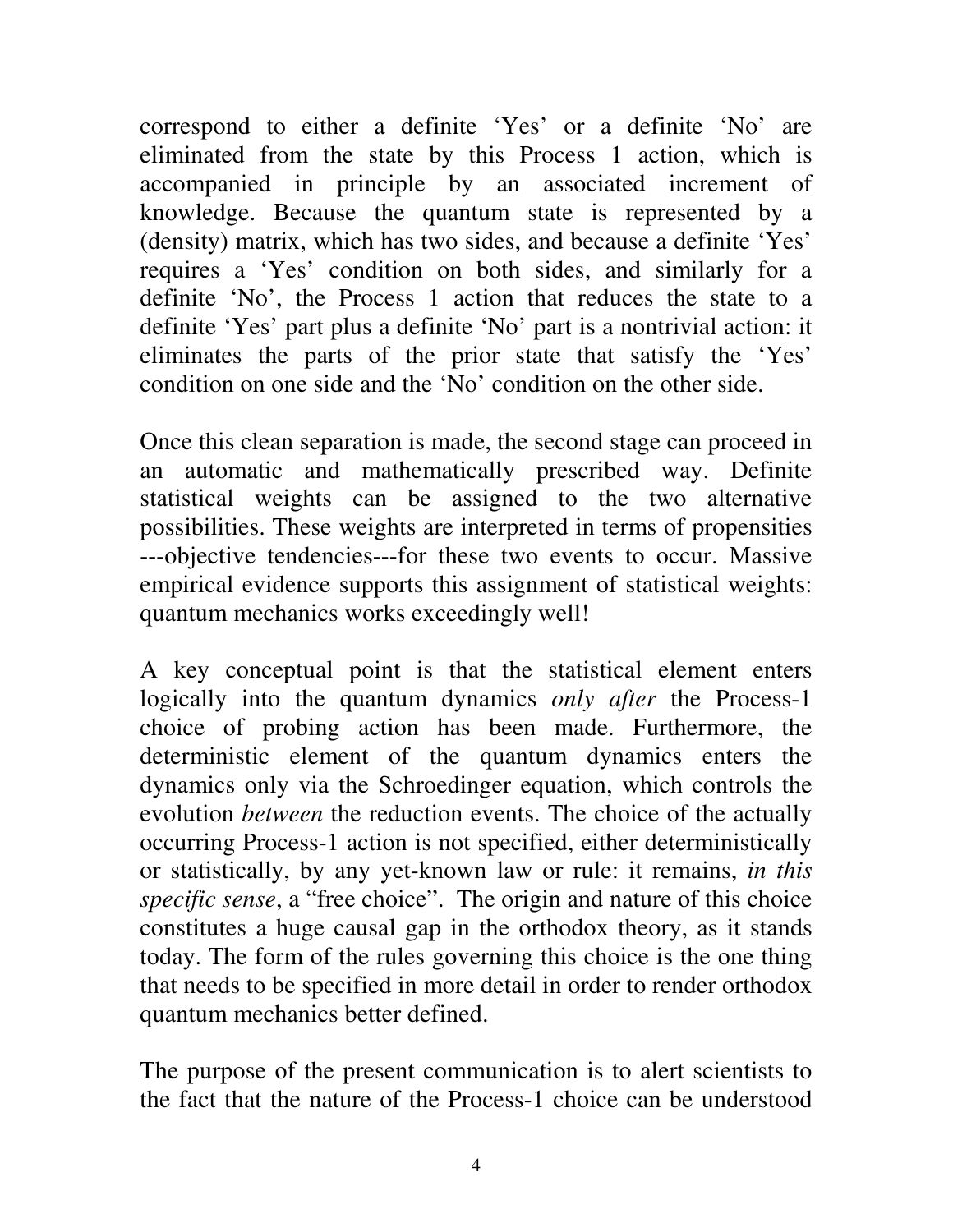in a very natural and reasonable way that allows quantum mechanics to automatically accommodate phenomena of the kind in question.

# **From Copenhagen to Orthodox**

According to the atomic hypothesis, large physical objects are composed of atomic constituents, and the behaviors and properties of these large things should be a natural consequence of the behaviors and properties of their atomic parts

In order to put the mathematical features of quantum mechanics to work in a practically useful---yet rationally coherent---way, scientists needed to allow the quantum mathematical concepts to rule in the microscopic domain, yet allow large visible objects to behave in ways concordant with our everyday empirical observations. In order to achieve this result, the founders of quantum theory proposed a rather odd procedure. They required the scientist to cut the physically unified world into two parts, and to describe these parts in two mathematically different ways. Below the cut one uses the quantum mathematical description, but above the cut one uses the classical mathematical description, constrained at each moment of observation to what is empirically experienced.

At the beginning of an experiment the experimenter, acting for certain reasons, sets up the initial conditions. His actions are conceived of in terms of the physical arrangements of various pieces of apparatus. These he can describe to himself, and to other trained scientists, in terms of the concepts of classical physics. According to these concepts, each observable and manipulatable part of the apparatus occupies at each instant some fixed region of space. His manipulations and observations, in combination with the quantum rules connecting the classically conceivable aspects of the empirical situation to the quantum mechanically conceived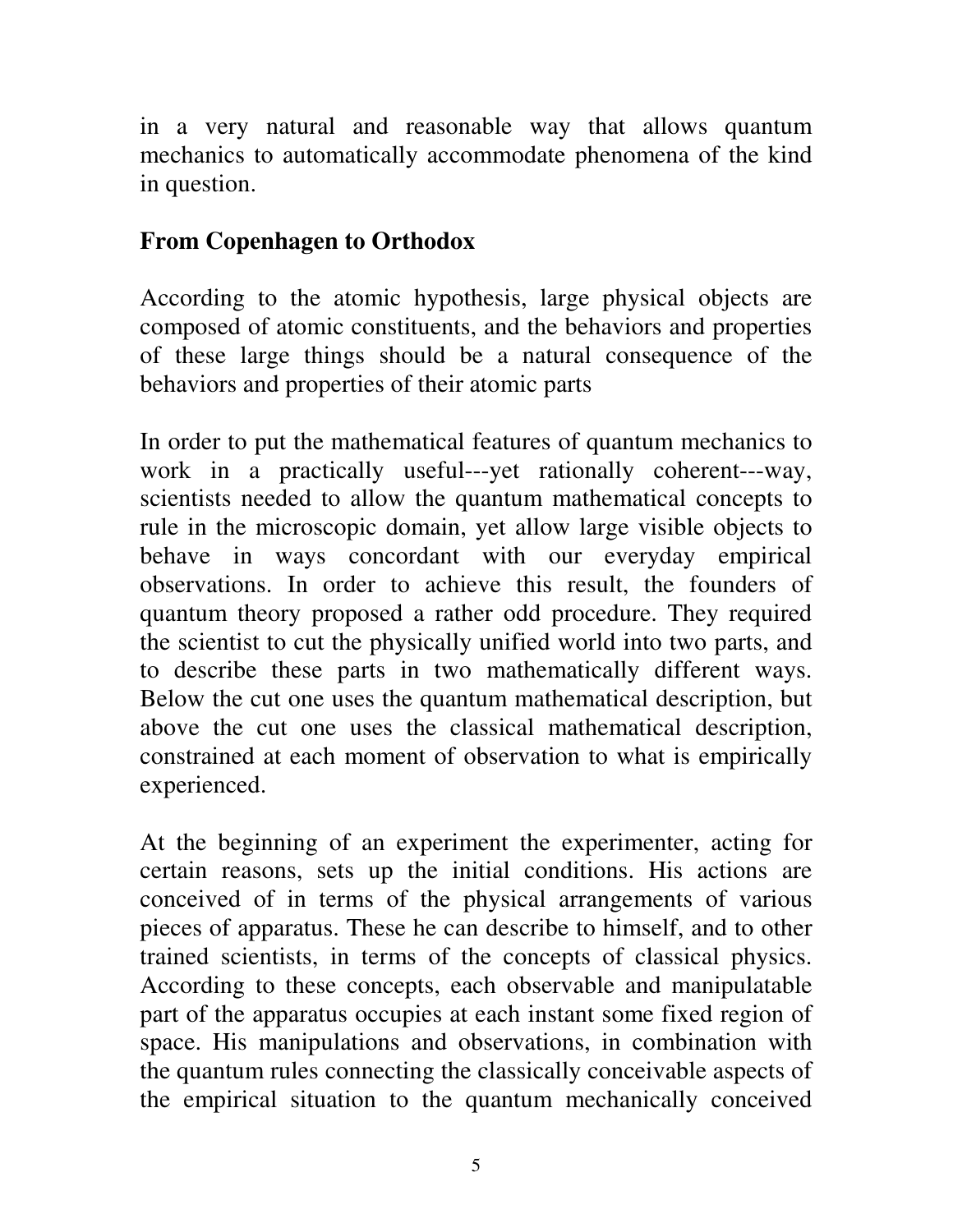aspects, allow the quantum system below the cut to be represented by some particular quantum state (i.e., density matrix). He then allows the quantum dynamical rules to govern the evolution of the system below the cut until the time of the later observation. At this later time one generally finds that the evolved state of the system below the cut cannot be matched to any conceivable classical description of the properties visible to observers. In order to use the theory the experimenter must now choose some *particular* property of the quantum system that he wants find out about, and then, by again using certain rules and ideas relating observable classically describable properties to quantum mechanically described properties, act to set up an apparatus that will signal, by an observable response, whether or not the particular property holds.

This process of setting in place the appropriate probing device and subjecting the system being probed to this probing action has, according to the rules of quantum mechanics, the effect upon the (evolved) density matrix of the probed system that von Neumann calls Process 1. Once this action is made, there are further rules that can be invoked to produce a statistical prediction for the probability that the selected property will be empirically observed. Thus Process 1 represents, within the physically described system below the cut, the effect there of a complex process occurring above the cut, namely the physical process above the cut that stems from the experimenter's choice of which property of the system below the cut he elects to probe.

That the founders of quantum mechanics were able to sell this peculiar idea to the physics community might seem incredible. But the founders held the clincher: it worked! Moreover, this pragmatic scheme was soon incorporated, by the work of John von Neumann, into a reasonable and ontologically interpretable understanding of nature.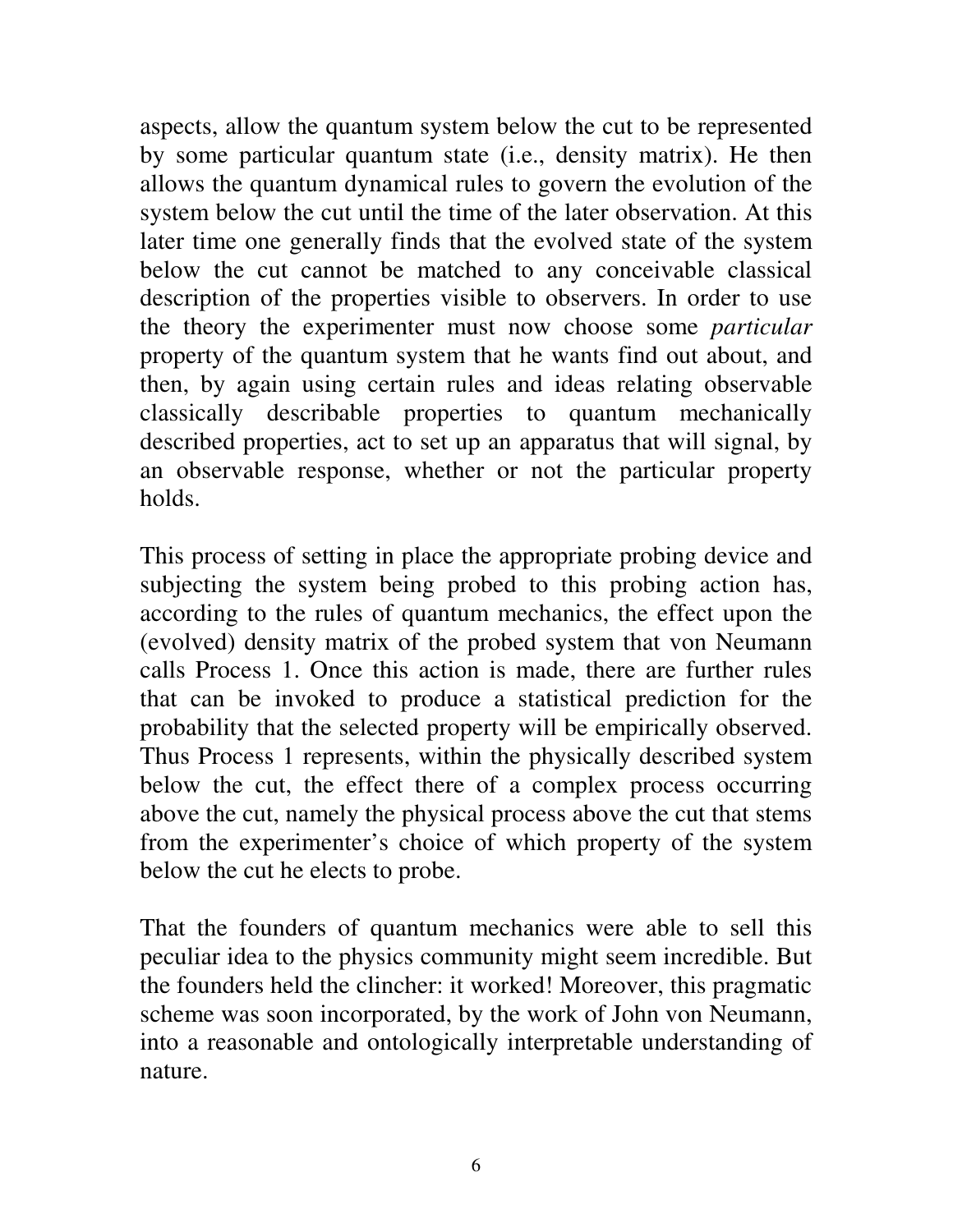The founders had often emphasized that the cut could be shifted, within limits, without changing the predictions of the theory. Bohr gave the example of a blind man with a cane: when the cane is held loosely, the boundary between the person and the external world is the divide between hand and cane; but when held tightly the cane becomes part of the probing self: the person feels that he himself extends to the tip of the cane.

Von Neumann rigorized these ideas, and moved the cut, step by step, up to, and then into, the body of the observer, without altering the predictions---which continue to reside in the mind of the experimenter/observer---until at last the entire physical body of the observer; and of all observers; and of all else that is regarded as 'physical', are shifted to below the cut, and described in terms of the quantum mathematics. The probing and observing *psyche* of the experimenter/observer is thereby shifted completely outside the physically described world. Yet von Neumann's laws of *interaction* between the two realms remained intact. Hence the residents of these disparate domains become dynamically linked, producing an ontology akin to Descartes' psycho-physical dualism.

But the mental and physical aspects are not two independent Cartesian *substances*, each completely sufficient unto itself. On the physical side, the quantum temporal evolution proceeds in discrete steps, with an interval of continuous expansion of an array of possibilities for the occurrence of an "actual event", followed by an actual event that reduces this array to the subset compatible with a specific "experience". On the mental side, according to William James (1911, p. 155): "Your acquaintance with reality grows literally by buds or drops of perception. Intellectually and upon reflection you can divide these into components, but as immediately given they come totally or not at all."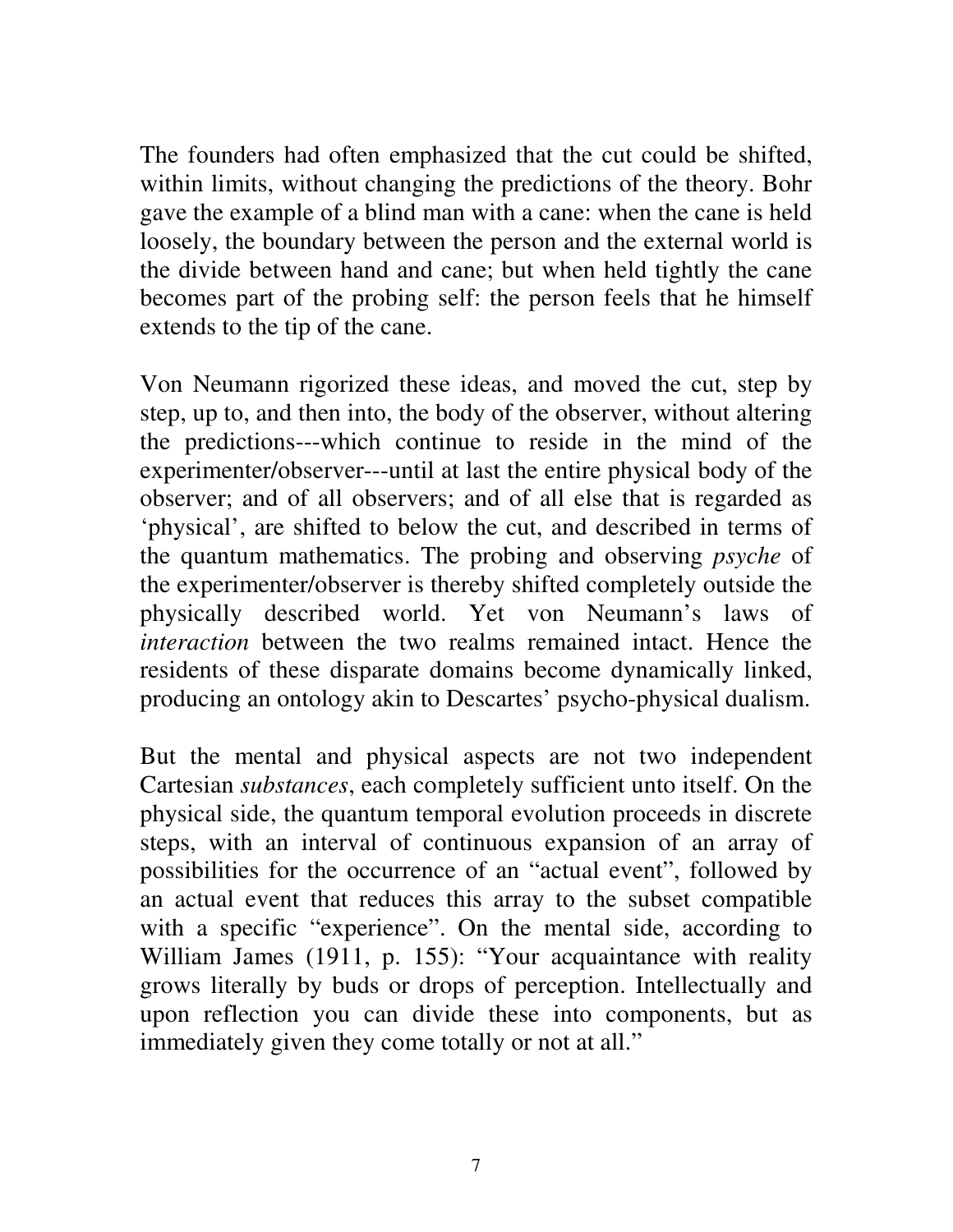Ontologically construed orthodox quantum mechanics, as I understand it, involves passing from the purely pragmatic Copenhagen stance to the position of trying to take seriously and ontologically the mathematical structure of quantum mechanics, and in particular the idea of psycho-physical events whose mental aspects are drops of experience and whose physical aspects are corresponding physical reductions. According to this viewpoint, physical objects are persisting societies of sequences of physical events, while personalities are persisting societies of mental events. Linkages between events of these differently described kinds are created by the psycho-physical reduction events, which are needed to cut back the Schroedinger-equation-generated evolution of the physically described aspects of nature to a form compatible with the reality of human experience.

Insofar as the consequences of the psycho-physical reduction event depend *jointly* upon the mental and physical inputs into the event, the physical world is no longer dynamically closed, as it was in classical physics. And insofar as the mental and physical components are linked by indivisible psycho-physical events, these elements are conceptually entangled. In short, the mentally described and physically described aspects of this theoretical understanding of nature are both dynamically and conceptually entangled in a way that was opened up by the replacement of the mathematical structure of classical physics, which entailed complete physical determinism, by that of quantum physics, which does not entail complete physical determinism.

#### **A Problem With Orthodox Quantum Mechanics.**

The quantum explanation of how our minds and brains can be both ontologically different, yet dynamically connected by the orthodox laws of physics, is a welcome revelation. It solves a problem that has plagued both science and philosophy for centuries---the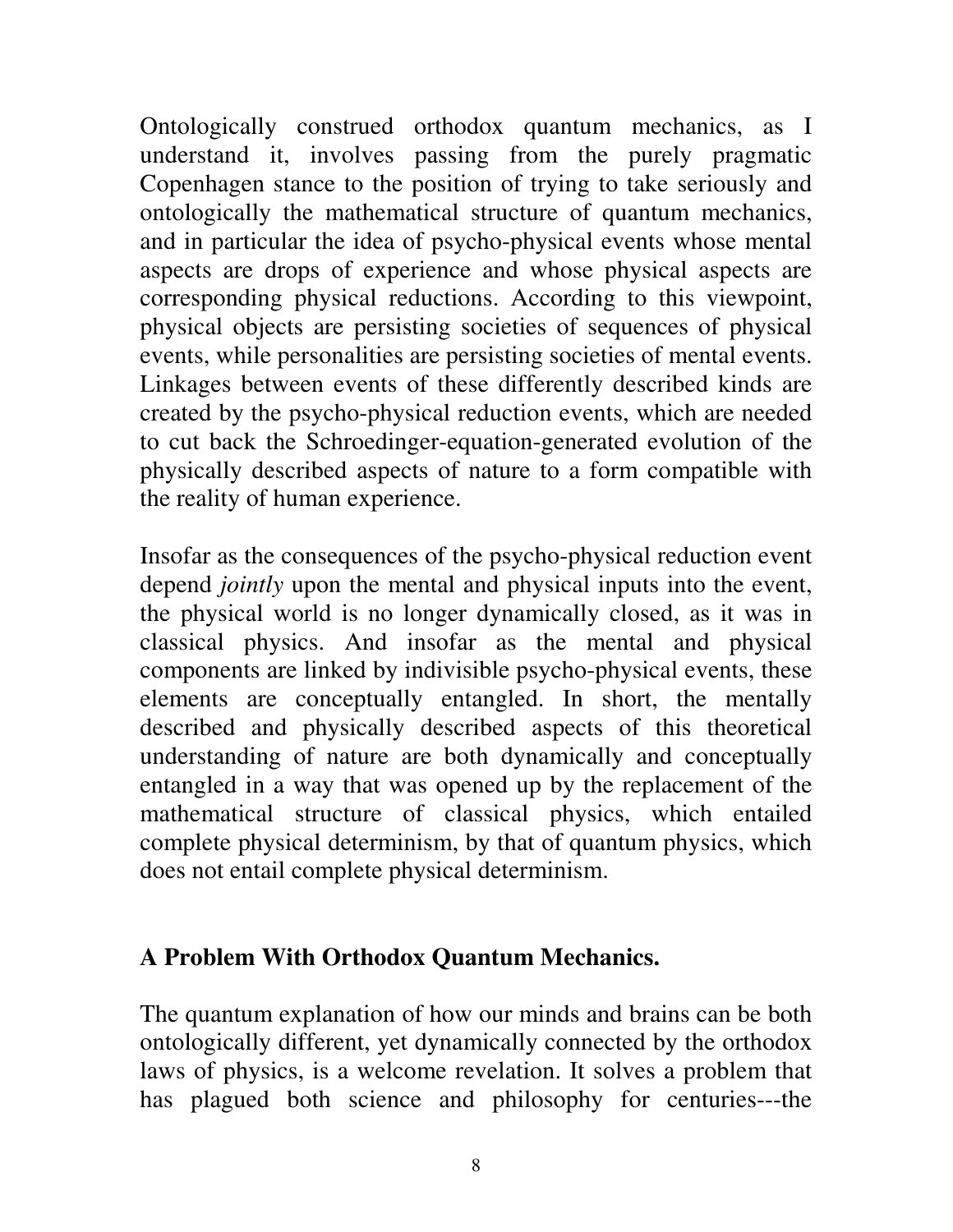imagined science-mandated need either to equate mind with brain, or to make the brain dynamically independent of the mind. The detailed form of the orthodox laws provides, moreover, a completely natural way to account for the power of our conscious intentional efforts to influence our bodily actions in the way that we consciously intend (Schwartz, et al., 2005; Stapp, 2001, 2007, 2009).

But the theory, as described so far, has one flaw: it is anthropocentric! The Copenhagen quantum mechanics from which orthodox quantum mechanics arose was a practical theory meant to be used by scientists in their scientific studies of nature. Consequently, the physically described collapses could be assumed to occur only in association with *human* experiences. Then each pertinent collapse is a psycho-physical event; it is a pair of events, with one event of the pair occurring in someone's stream of consciousness, and the paired physical event occurring in that person's brain. However, von Neumann's analysis shows that analogous collapses could be occurring in association with every macroscopic organism without appreciably disrupting those predictions of the theory that pertain to human experiences. But even if we do resolve the issue of anthropocentrism in this way, by supposing that collapses can occur in connection with all life forms, there is still a residual problem: biocentrism! There would be in principle a fundamental dependence of the process of cosmic evolution on the presence of life. Yet the boundary between life and non-life is probably not completely sharp.

One possible resolution is to imagine that even before life, or anything reasonably resembling life, there were localized physical structures around that could support something dimly resembling our conscious experiences, and that "psycho-physical" collapse events were occurring in association with those physical structures. This solution is called panpsychism, which comes in many variations. But it is rather difficult to conceive how anything even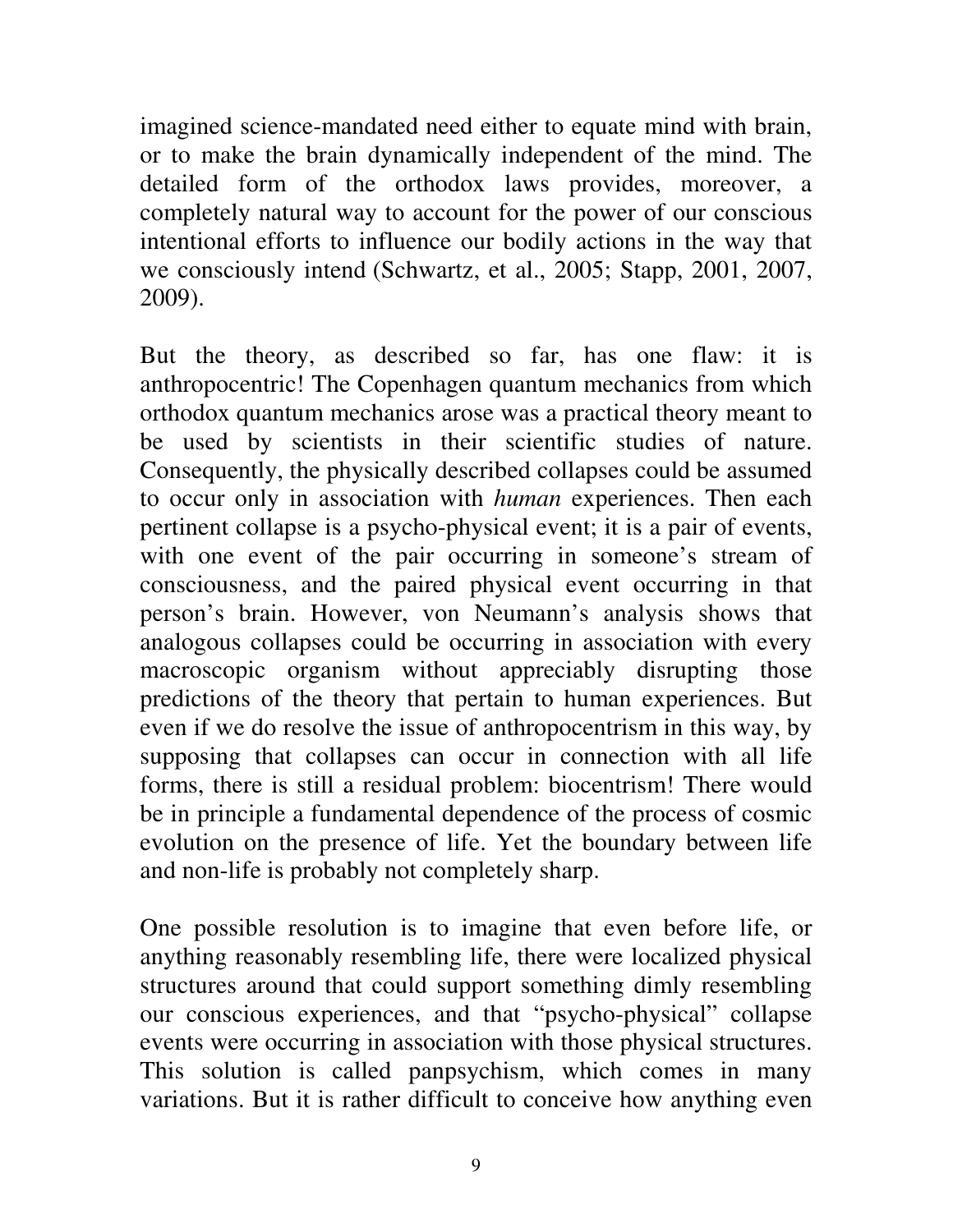remotely resembling human consciousness could exist in the very early universe. And the idea that the thermostat that regulates the temperature in your house is even vaguely aware of what it is doing certainly goes against "common sense".

### **A Natural Resolution.**

The central idea of ontologically construed orthodox quantum mechanics is that the disparate worlds of mind and matter are linked together in reality in essentially the very way that they are linked together in quantum theory, namely by psycho-physical events the dynamics of which are beyond and outside the scope of what can be described in purely physical terms. Because these psycho-physical events are so central to the theory it is rather unnatural and seemingly retrograde even to consider the possible existence of events that are not psycho-physical in character.

Nevertheless a solution of the biocentrism problem that is more commonsensical than panpsychism is to allow Process-1 actions that are not psycho-physical---i.e., to allow *some* reduction events to lack mental aspects altogether. This solution would permit some reduction events to occur by virtue of sufficient physical conditions alone, and to contain no localized mental aspect at all.

Permitting, under certain physical conditions, purely physical kinds of Process-1 actions does not in any way curtail the need for the existence, in the quantum world in which we human beings live, of the psycho-physical-type Process-1 actions. These actions are essential---within orthodox quantum mechanics---both for the conduct of our consciously informed and controlled lives, and for the linkage between physical theory and empirical data that constitutes the basis of the tests and applications of quantum mechanics.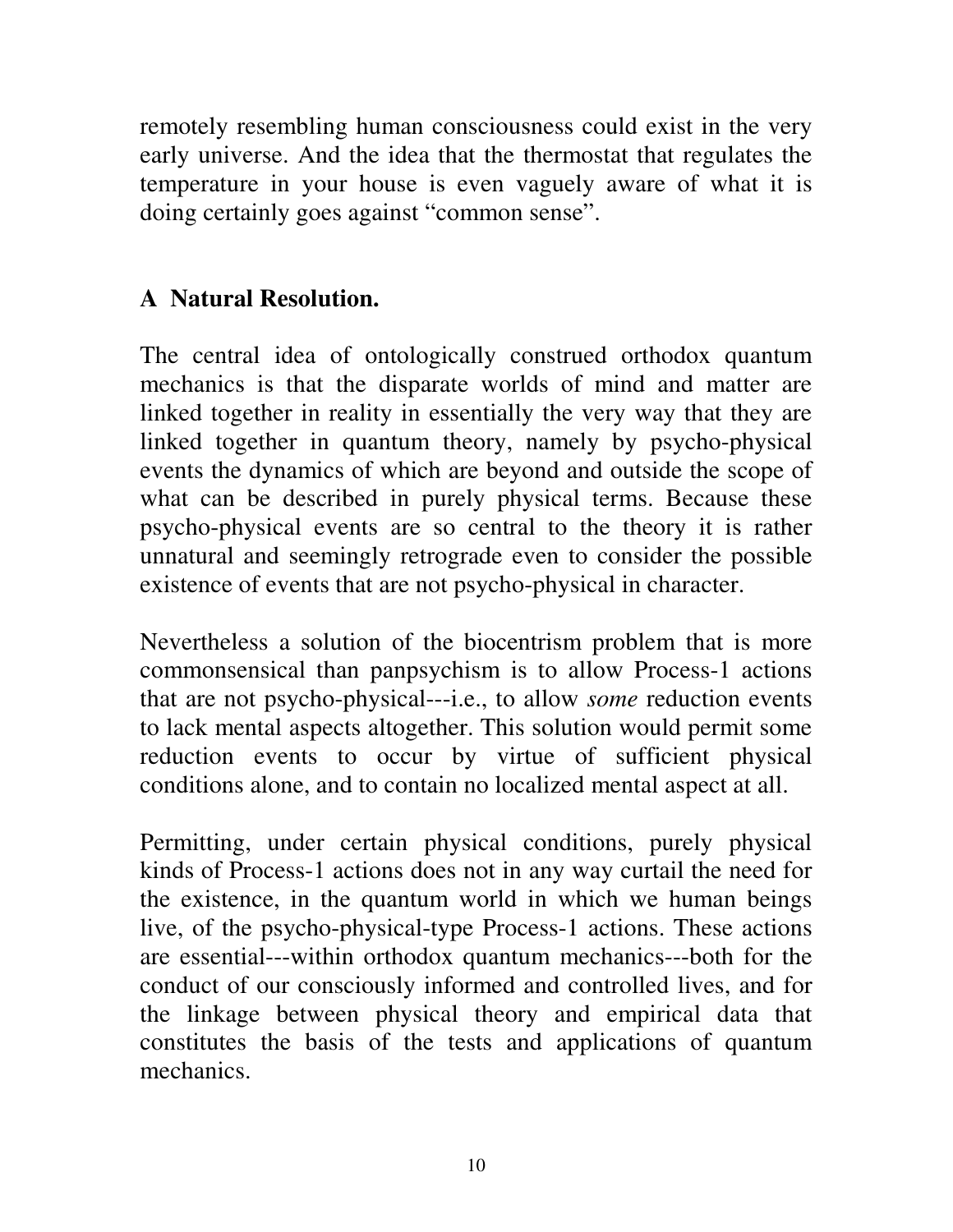This allowing of societies of physical events to hang together by virtue of physical connections alone raises the natural next question as to whether societies of mental events could hang together by virtue of *mental* connections alone.

## **Space, Time, and Relativity.**

Before proceeding to the main argument, one other relevant matter needs to be addressed.

Von Neumann recognized one deficiency of his treatment: it failed to accord with the ideas of the special theory of relativity. In his treatment, each possible physical state of the universe represents the physical aspects of the universe at one single instant of time. This time is defined in some favored coordinate system: each reduction occurs over all of space at some particular instant of time in this favored coordinate system. This dependence of physical behavior upon a favored coordinate system conflicts with Einstein's idea that no coordinate frame is favored over any other.

Einstein's idea rests squarely on the precepts of classical physics, in which the deterministic laws entail that the entire history of the universe is fixed already at the outset. This gives a 4-dimensional "block universe'. There is no essential coming into being. Each perceptual experience is considered to be merely a recognition, from some particular vantage point in space-time, of the preexisting physical reality. The notion that your conscious efforts at this moment are influencing what is about to happen to you becomes, within the block universe, an illusion: the whole course of reality was fixed and settled long before you were born, and, indeed, long before life itself emerged.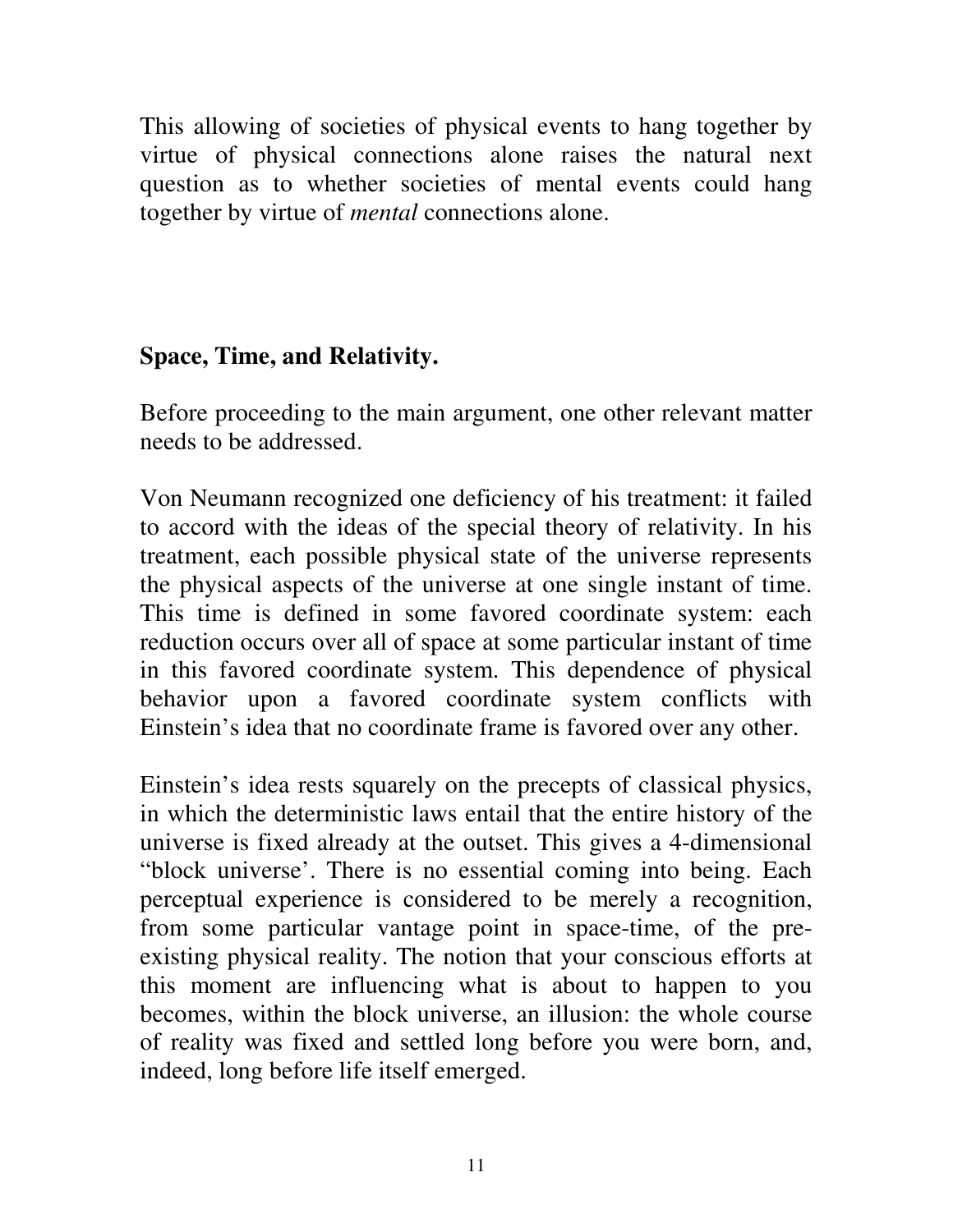The incompatibility of von Neumann's original formulation with Einstein's ideas has led some physicists to a block-universe understanding of quantum theory, in which there is no fundamental coming into being of the physical facts, but only piecemeal perceptions (of a pre-existing physical reality) that are predetermined to appear to conform to the quantum statistical rules.

However, in the middle of the twentieth century, Tomonaga (1946) and Schwinger (1951) converted von Neumann's formulation to relativistic form. The fixed-time surfaces upon which the physical states were defined became flexible surfaces that depend upon no favored coordinate system. Each quantum event became associated with a *localized* forward shift of the surface upon which the physical state is defined, instead of a wholesale global shift to a new time. [See diagram 13.1 in Stapp 2007, p. 92.] Each Process-1 action is *localized* in the sense that this action changes potentialities only in this local region. But nature's response is global, in the sense that if two separated regions contain the two parts of an entangled system then nature's response to a Process-1 action in one region can "instantly" change potentialities in the other region. Nevertheless, in the Tomonaga/Schwinger relativistic theory all empirical predictions conform to the empirical demands of special relativity. This relativistic generalization of von Neumann's theory is (Tomonaga/Schwinger) relativistic quantum field theory: RQFT.

The upshot is that the "block-universe" conception of nature can be replaced by an "unfolding-universe" conception in which what is about to happen is *uncertain* until it actually happens, and what actually happens can depend *jointly* upon both the mental and physical aspects of what precedes it.

The space-time and causal aspects of quantum theory brought out in this section have been explained in detail elsewhere (Stapp,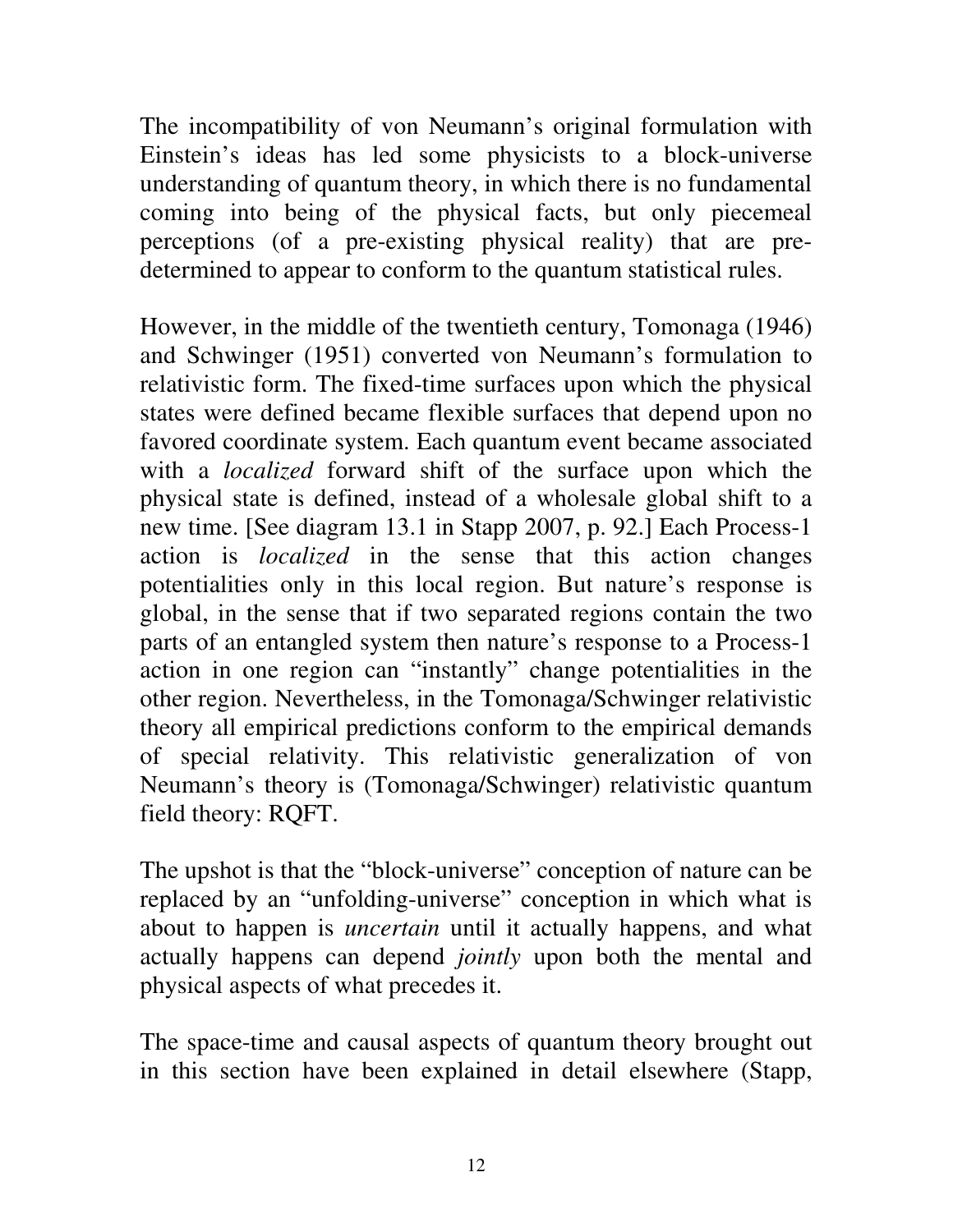2007). The brief summary given here is meant merely to provide a general background for the key point that follows.

# **The Character of the Reduction Events of Orthodox Quantum Theory.**

The focus of Copenhagen quantum mechanics on practical applications led to the characterization of the needed reduction events as inherently psycho-physical: each increment in 'our knowledge' was mated with a reduction of the quantum state that eliminated all physical components incompatible with our new knowledge. This Copenhagen notion of the psycho-physical character of the reduction events was carried over by von Neumann and others into orthodox quantum theory, with its emphasis on reduction events as the basis of the mind-brain connection. But, as argued in an earlier section, a natural resolution of the problem of biocentrism leads to a relaxing of the notion that *all* reduction events must be psycho-physical events possessing both mental and physical components. That natural resolution of the biocentrism problem is to allow, in addition to the psychophysical reduction events that dynamically connect our human thoughts to the physically described world around us, reduction events that involve only physical properties. Indeed, William James (1892, p. 227) proposed that, even under normal humanbased conditions, our attention is initially caught by a process with purely physical inputs, and is only thereafter influenced by mental inputs. This idea has long been a key element in the development of the orthodox interpretation that I have been pursuing (Stapp, 2001, 2009, p. 227).

An analogous possibility exists on the mental side. William James (1890, p.3) drew attention to "the fantastic laws of clinging" that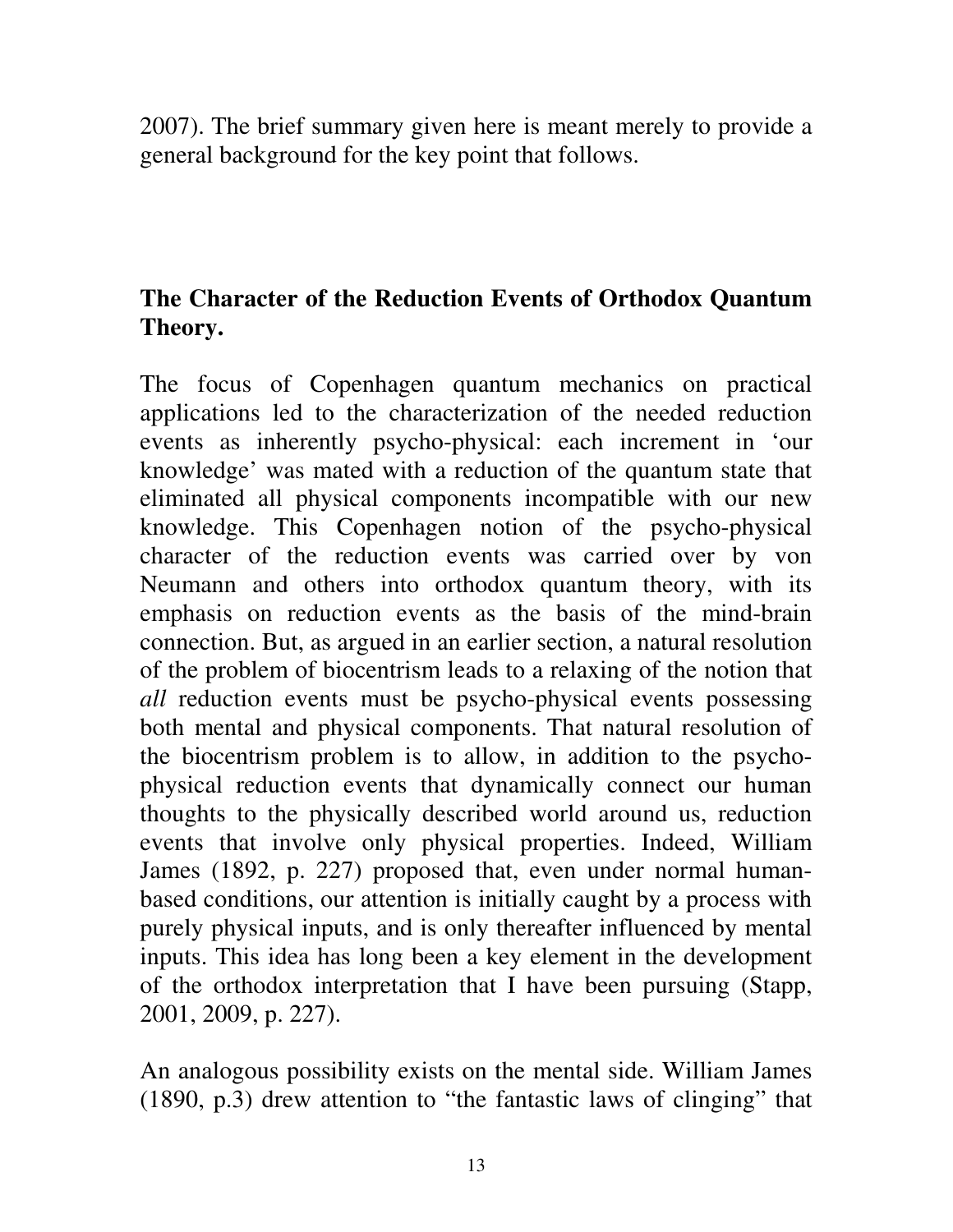allow a stream of conscious thoughts, with its ever-changing intermingling of related ideas, to hang together like a persisting entity. If there were purely mentalistic laws of clinging, then in our normal streams of consciousness these mentalistic laws could be acting in coordination with the physical laws of clinging, to produce the coordinated streams of consciousness that we experience. But how seriously would the theory be upset if sequences of mental events could hang together in persisting societies without the assistance of their physical mates?

When one gets involved with these metaphysical issues that seem to go far beyond the verifiable practical applications of our scientific theories, we are confronted with the question of what determined the form of the laws that seem now to prevail. A naturalistic solution, suggested by the process of natural selection that has brought into being the presently existing life forms, is that the physical laws of nature themselves were honed into their present forms by some analogous process of selection. If we can push back to a time when only one or the other aspect prevailed, then it is certainly much easier to imagine a basically mental world creating for itself a physical substructure to attend to the minor details, than to imagine a purely physical world creating a mental superstructure. For we ourselves, in our mental theorizing, can readily dream up mathematical laws, but no one has yet been able to explain how consciousness could emerge from mindless matter.

This line of thought suggests that the mental laws of clinging could be the more basic, and that they could create the physical aspects to assist in whatever creative endeavor is afoot. But in any case, I have not found any fundamental theoretical reason to rule out the possibility that societies of mental events could be held together by purely mental laws of clinging. Nor is there any empirical reason, insofar as one allows for the possible existence of rogue phenomena of the general kinds described in the book of Kelly et. al.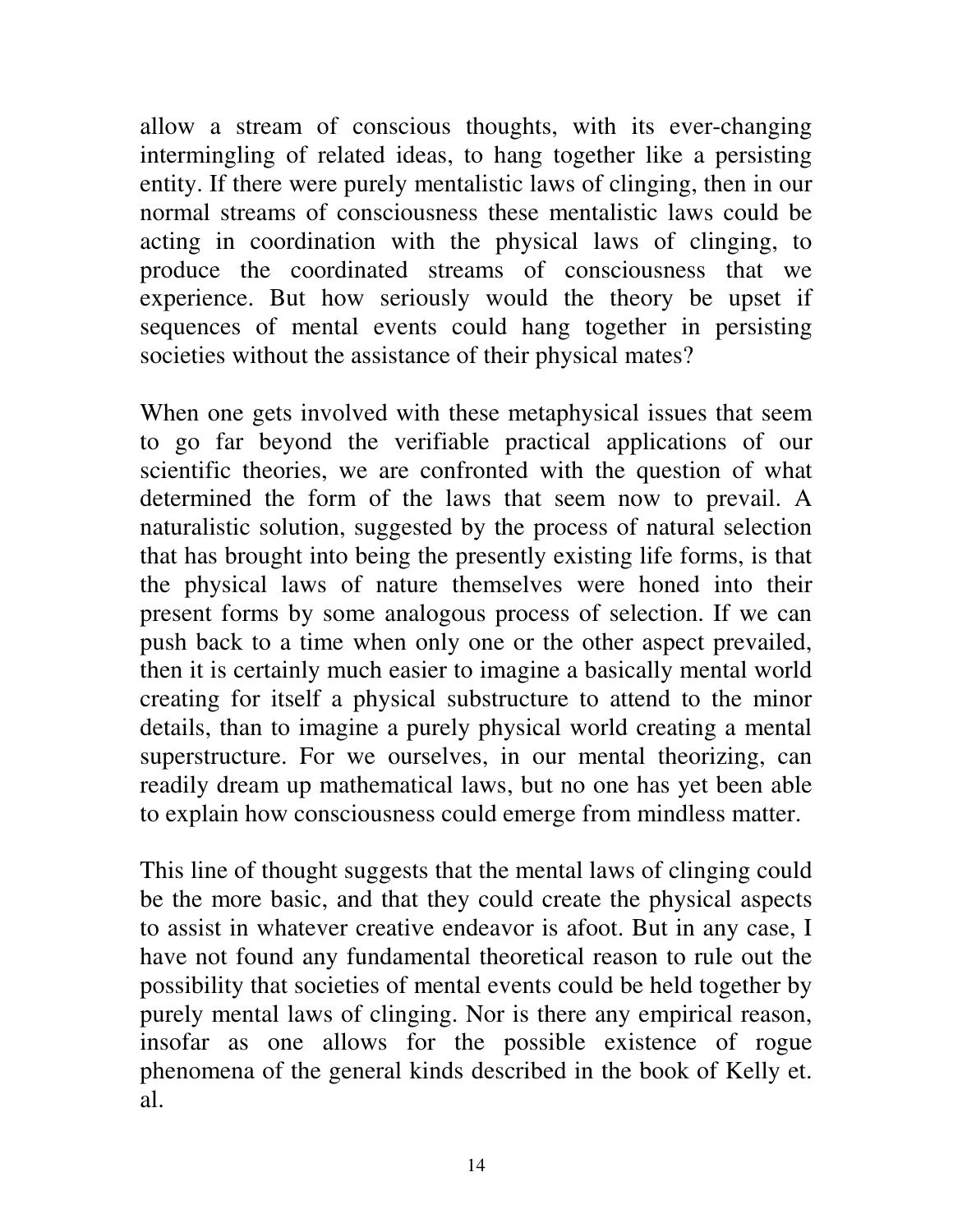If the reduction events need not *always* be dual in character, but can sometimes be purely mental or purely physical, and if events of each pure kind can, under appropriate conditions, cling together by virtue of their own dynamical laws, then it would seemingly become possible for the mental and physical aspects of a living person to go their separate ways upon the death of the physical body. For that fatal event would cause the disintegration of the physical properties that normally allow the brain events to hang together with the mental ones.

Because the psycho-physical events associated with bio-systems are designed to receive mental inputs that are properly mated to the physical event selected at this psycho-physical event, a disembodied personality could perhaps latch onto a bio-system and thereby affect the physical world. This would produce effects greatly at odds with what classical physics would allow. For it would allow some aspect of personality associated with a deceased person to affect, without any physical means of conveyance, the subsequent behavior of a living person. That would contravene the precepts of classical physics. But if societies of mental events could indeed persist without physical aspects, then such effects would not seem to require any basic change of the known laws of quantum physics.

In summary, the central point of this paper is merely to point out that the elaboration of orthodox quantum mechanics that achieves the most commonsensical solution to the biocentrism problem parallels an elaboration that naturally accommodates personality survival. Neither of these elaborations appears to require any basic change in the orthodox theory. But both require a relaxing of the idea that physical and mental events occur only when paired together.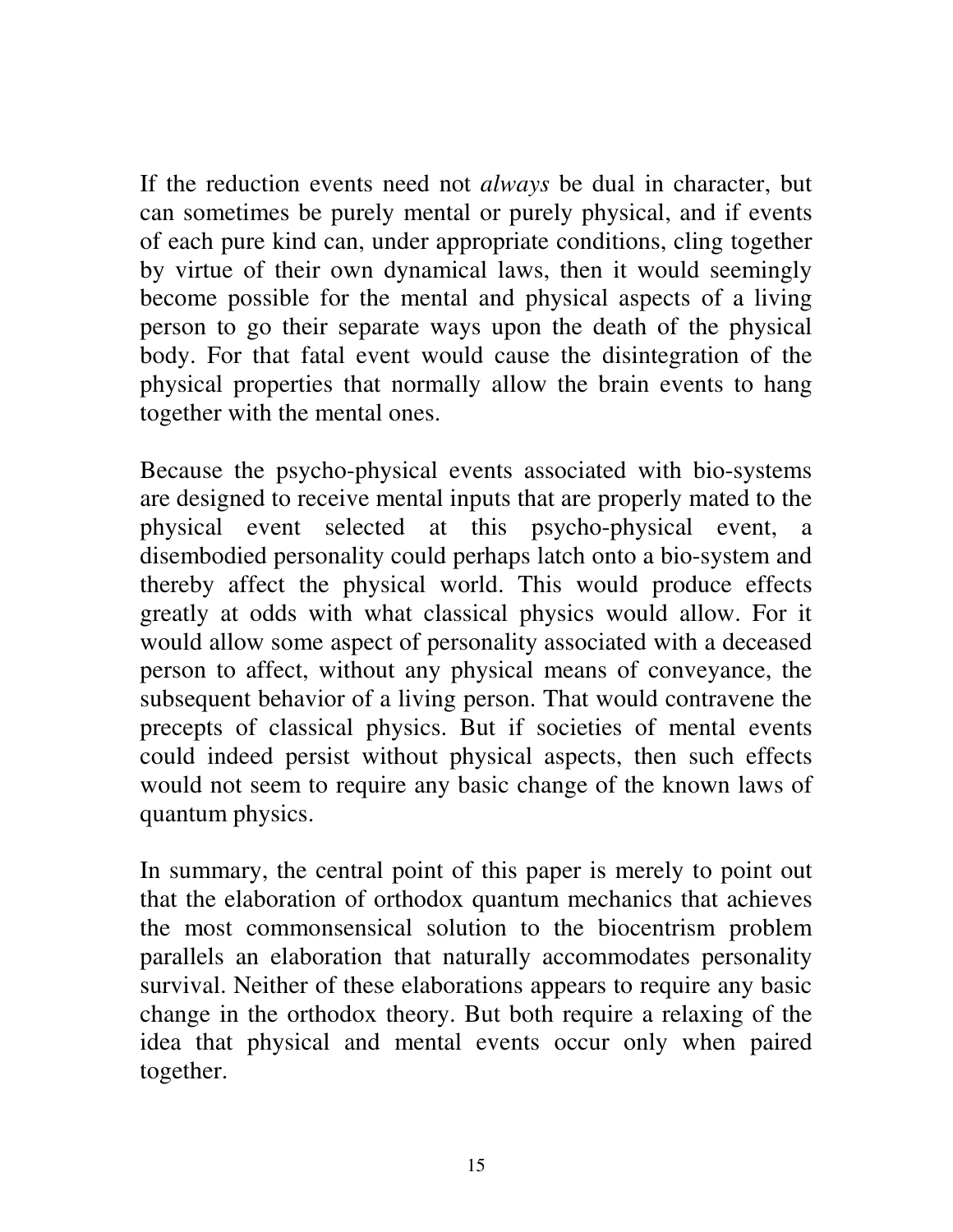In light of these considerations, strong doubts about personality survival based *solely* on the belief that postmortem survival is incompatible with the laws of physics are unfounded. Rational science-based opinion on this question must be based on the content and quality of the empirical data, not on a presumed incompatibility of such phenomena with our contemporary understanding of the workings of nature.

**Acknowledgement.** This paper has benefited greatly from many important suggestions from Edward F. Kelly.

#### **References**

- Bohr, N. (1963). Essays 1958/1962 on Atomic Physics and Human Knowledge. Wiley, New York, US.
- Heisenberg, W. (1958). Physics and Philosophy. Harper, New York, US.
- James, W. (1890). Principles of Psychology. Dover, New York, US.
- James, W. (1892). Psychology: The Briefer Course. In William James: Writings 1878-1899. Library of America, Literary Classics of the United States, Inc. (1992), New York , US
- James, W. (1911). Some Problems in Philosophy: A Beginning of an Introduction to Philosophy. Chapter X. Novelty and the Infinite---The Conceptual View. Longmans, Green and Co., London. UK. (1940). Also in, William James: Writings 1902- 1910. Library of America, Literary Classics of the United States, Inc., New York, US. (1987), p.1061.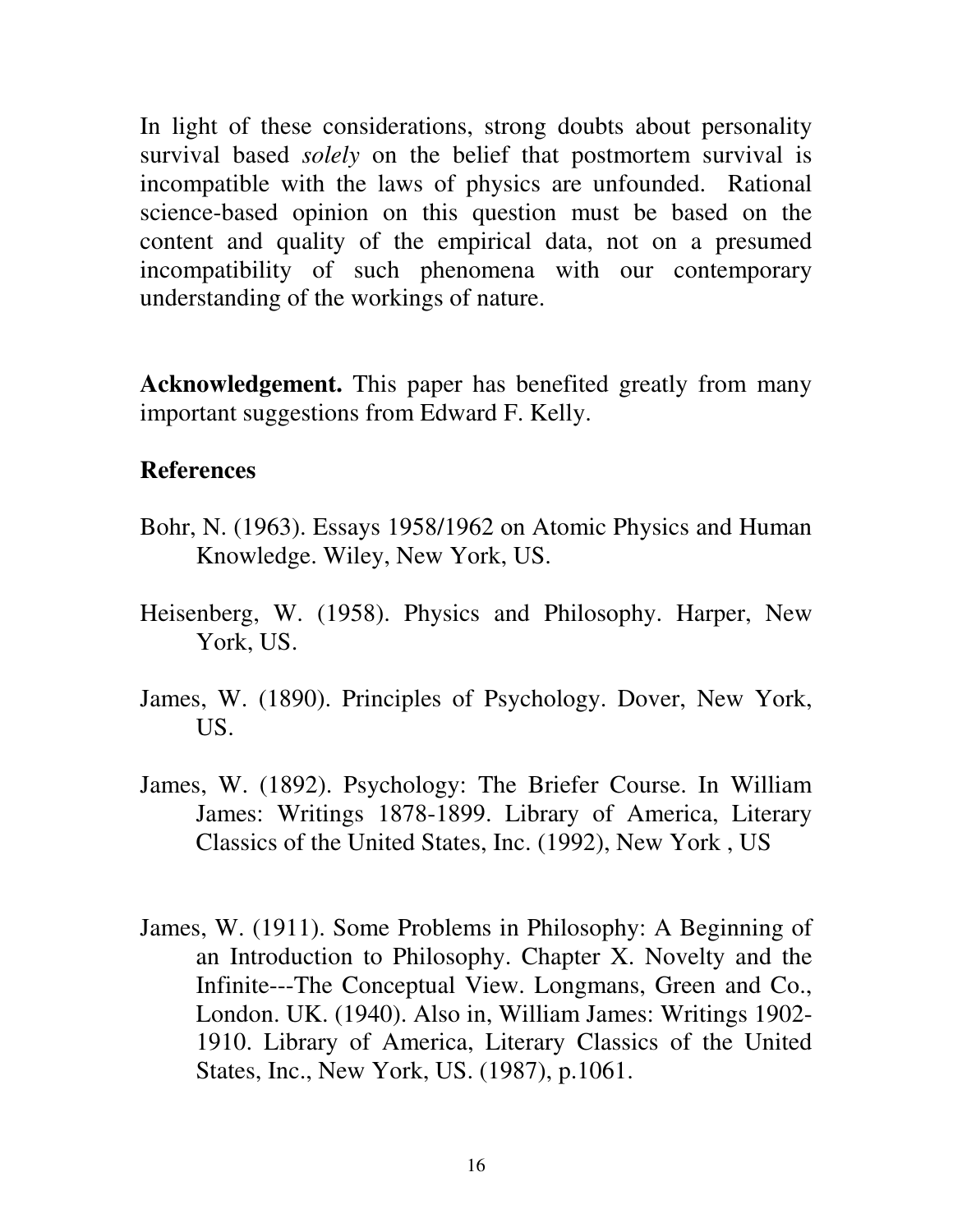- Kelly, E., Kelly, E., Crabtree A., Gauld A., Grosso, M. & Greyson, B. (2007). Irreducible Mind: Toward A Psychology For The 21st Century, Rowman and Littlefied, Lanham, Maryland, US.
- Schwartz, J, Stapp H., and Beauregard M., (2005). Quantum theory in neuroscience and psychology: a neurophysical model of the mind/brain connection. Phil. Trans, Royal Society, B 360(1458) 1309-27 92005).
- Schwinger, J. (1951). Theory of Quantized Fields 1. Physical Review, 82, 914-927.
- Stapp, H.P. (2001). Quantum mechanics and the role of mind in nature. Foundations of Physics, 31, 1465-1499. (wwwphysics.lbl.gov/~stapp/vnr.pdf)
- Stapp, H.P. (2005). Quantum interactive dualism: an alternative to materialism. J. Consc. Studies, 12, 43-58.
- Stapp, H.P., (1993/2004/2009) Mind, Matter, and Quantum Mechanics. Springer. Berlin, Heidelberg, New York, US.
- Stapp, H.P. (2007). Mindful Universe: Quantum Mechanics and the Participating Observer. Springer, Berlin, Heidelberg, New York, US.
- Tomonaga, S. (1946). On a relativistically invariant formulation of the quantum theory of wave fields. Progress of Theoretical Physics, 1, 27-42.
- Von Neumann, J. (1955/1932). Mathematical Foundations of Quantum Mechanics. Princeton University Press, Princeton